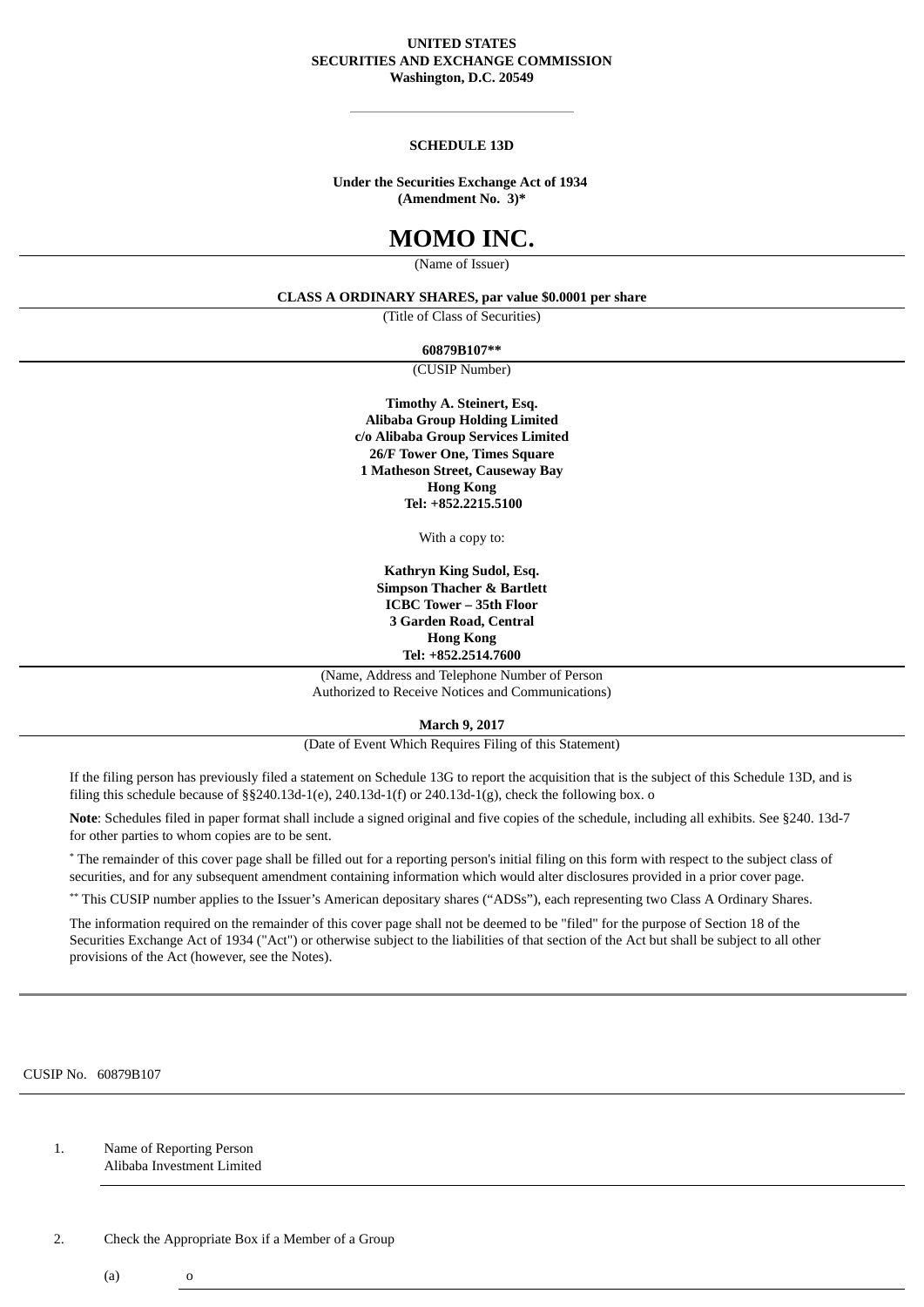|                                                                                            | (b)                                                                                                                                                                                                                                                                                       | X                                                                           |  |  |  |  |  |  |  |
|--------------------------------------------------------------------------------------------|-------------------------------------------------------------------------------------------------------------------------------------------------------------------------------------------------------------------------------------------------------------------------------------------|-----------------------------------------------------------------------------|--|--|--|--|--|--|--|
| 3.                                                                                         | <b>SEC Use Only</b>                                                                                                                                                                                                                                                                       |                                                                             |  |  |  |  |  |  |  |
|                                                                                            |                                                                                                                                                                                                                                                                                           |                                                                             |  |  |  |  |  |  |  |
| 4.                                                                                         | Source of Funds<br>Not applicable                                                                                                                                                                                                                                                         |                                                                             |  |  |  |  |  |  |  |
| 5.                                                                                         | Check if Disclosure of Legal Proceedings Is Required Pursuant to Items 2(d) or 2(e) o                                                                                                                                                                                                     |                                                                             |  |  |  |  |  |  |  |
| 6.                                                                                         | Citizenship or Place of Organization<br>British Virgin Islands                                                                                                                                                                                                                            |                                                                             |  |  |  |  |  |  |  |
|                                                                                            | 7.                                                                                                                                                                                                                                                                                        | Sole Voting Power<br>58,869,140 Class A Ordinary Shares <sup>(1)</sup>      |  |  |  |  |  |  |  |
| Number of<br><b>Shares</b><br>Beneficially<br>Owned by<br>Each<br>Reporting<br>Person With | 8.                                                                                                                                                                                                                                                                                        | <b>Shared Voting Power</b><br>0                                             |  |  |  |  |  |  |  |
|                                                                                            | 9.                                                                                                                                                                                                                                                                                        | Sole Dispositive Power<br>58,869,140 Class A Ordinary Shares <sup>(1)</sup> |  |  |  |  |  |  |  |
|                                                                                            | <b>Shared Dispositive Power</b><br>10.<br>$\mathbf{0}$                                                                                                                                                                                                                                    |                                                                             |  |  |  |  |  |  |  |
| 11.                                                                                        | Aggregate Amount Beneficially Owned by Each Reporting Person<br>58,869,140 Class A Ordinary Shares <sup>(1)</sup>                                                                                                                                                                         |                                                                             |  |  |  |  |  |  |  |
| 12.                                                                                        | Check if the Aggregate Amount in Row (11) Excludes Certain Shares o                                                                                                                                                                                                                       |                                                                             |  |  |  |  |  |  |  |
| 13.                                                                                        | Percent of Class Represented by Amount in Row (11)<br>20.2% of Class A Ordinary Shares issued and outstanding <sup>(2)</sup> (representing 4.7% of the voting power of the total issued and outstanding<br>Ordinary Shares (including Class A and Class B Ordinary Shares) <sup>(3)</sup> |                                                                             |  |  |  |  |  |  |  |
| 14.                                                                                        | Type of Reporting Person<br>CO                                                                                                                                                                                                                                                            |                                                                             |  |  |  |  |  |  |  |

<sup>(2)</sup> Based on an aggregate of 388,948,435 Ordinary Shares (including Class A and Class B Ordinary Shares) issued and outstanding as of December 31, 2016, as disclosed in the Issuer's current report on Form 6-K filed with the Securities and Exchange Commission on March 8, 2017, including 96,886,370 Class B Ordinary Shares issued and outstanding, as disclosed in the Schedule 13D/A filed by Gallant Future Holdings Limited, among other persons, with the Securities and Exchange Commission on August 23, 2016.

<sup>(3)</sup> Each Class B Ordinary Share is entitled to ten (10) votes per share, and each Class A Ordinary Share is entitled to one vote per share.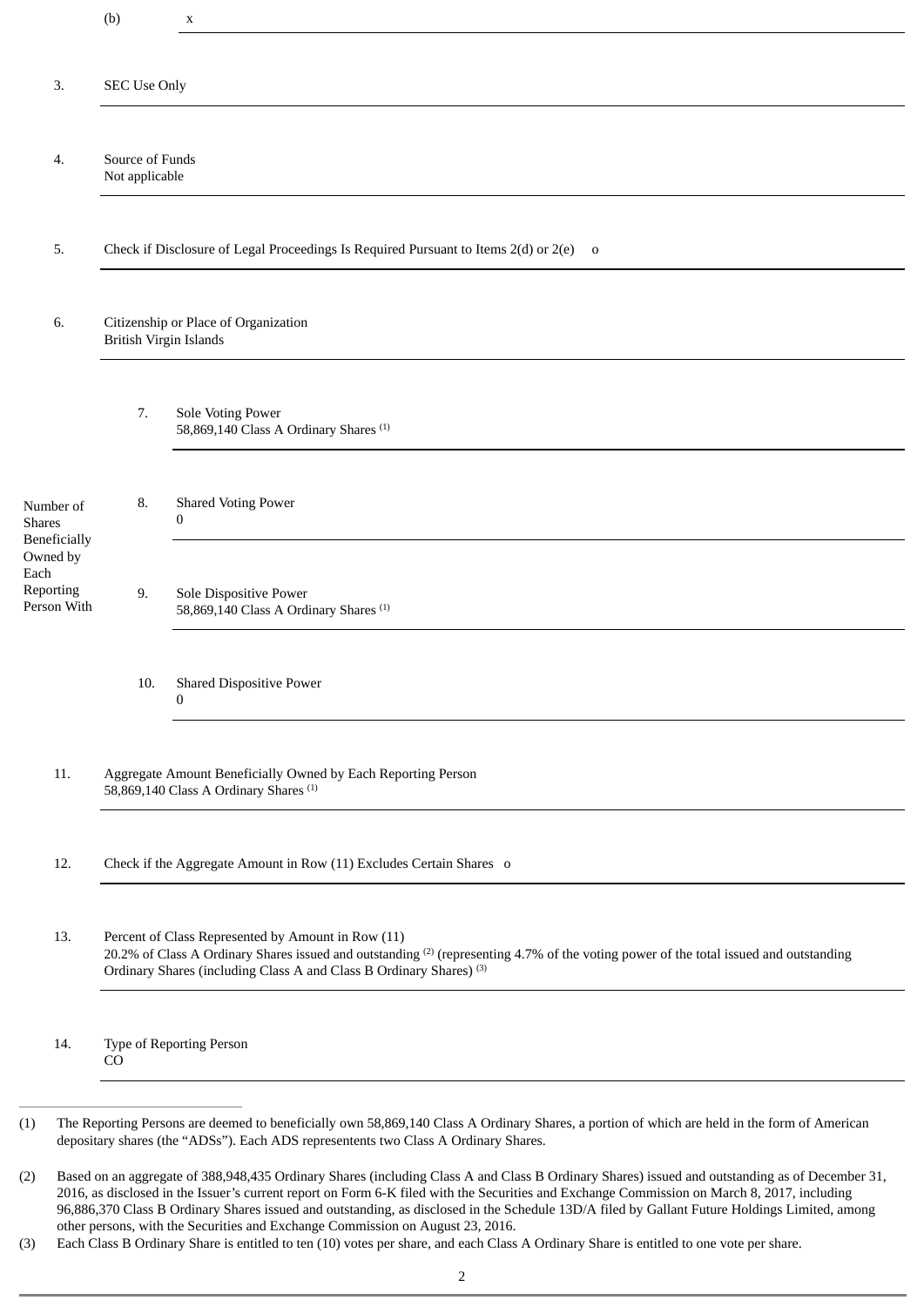1. Name of Reporting Person Alibaba Group Holding Limited

| 2.                                                                                         | Check the Appropriate Box if a Member of a Group                                                                  |                                                                             |  |  |  |  |  |  |
|--------------------------------------------------------------------------------------------|-------------------------------------------------------------------------------------------------------------------|-----------------------------------------------------------------------------|--|--|--|--|--|--|
|                                                                                            | (a)<br>$\mathbf O$                                                                                                |                                                                             |  |  |  |  |  |  |
|                                                                                            | (b)                                                                                                               | $\mathbf X$                                                                 |  |  |  |  |  |  |
|                                                                                            |                                                                                                                   |                                                                             |  |  |  |  |  |  |
| 3.                                                                                         | <b>SEC Use Only</b>                                                                                               |                                                                             |  |  |  |  |  |  |
|                                                                                            |                                                                                                                   |                                                                             |  |  |  |  |  |  |
| 4.                                                                                         | Source of Funds<br>Not applicable                                                                                 |                                                                             |  |  |  |  |  |  |
|                                                                                            |                                                                                                                   |                                                                             |  |  |  |  |  |  |
| 5.                                                                                         | Check if Disclosure of Legal Proceedings Is Required Pursuant to Items 2(d) or 2(e) o                             |                                                                             |  |  |  |  |  |  |
|                                                                                            |                                                                                                                   |                                                                             |  |  |  |  |  |  |
| 6.                                                                                         | Citizenship or Place of Organization<br>Cayman Islands                                                            |                                                                             |  |  |  |  |  |  |
|                                                                                            |                                                                                                                   |                                                                             |  |  |  |  |  |  |
|                                                                                            | 7.                                                                                                                | Sole Voting Power<br>58,869,140 Class A Ordinary Shares <sup>(1)</sup>      |  |  |  |  |  |  |
| Number of<br><b>Shares</b><br>Beneficially<br>Owned by<br>Each<br>Reporting<br>Person With | 8.                                                                                                                | <b>Shared Voting Power</b><br>$\boldsymbol{0}$                              |  |  |  |  |  |  |
|                                                                                            | 9.                                                                                                                | Sole Dispositive Power<br>58,869,140 Class A Ordinary Shares <sup>(1)</sup> |  |  |  |  |  |  |
|                                                                                            | <b>Shared Dispositive Power</b><br>10.<br>$\boldsymbol{0}$                                                        |                                                                             |  |  |  |  |  |  |
|                                                                                            |                                                                                                                   |                                                                             |  |  |  |  |  |  |
| 11.                                                                                        | Aggregate Amount Beneficially Owned by Each Reporting Person<br>58,869,140 Class A Ordinary Shares <sup>(1)</sup> |                                                                             |  |  |  |  |  |  |
| 12.                                                                                        | Check if the Aggregate Amount in Row (11) Excludes Certain Shares o                                               |                                                                             |  |  |  |  |  |  |
| 13.                                                                                        | Percent of Class Represented by Amount in Row (11)                                                                |                                                                             |  |  |  |  |  |  |

20.2% of Class A Ordinary Shares issued and outstanding  $(2)$  (representing 4.7% of the voting power of the total issued and outstanding Ordinary Shares (including Class A and Class B Ordinary Shares) (3)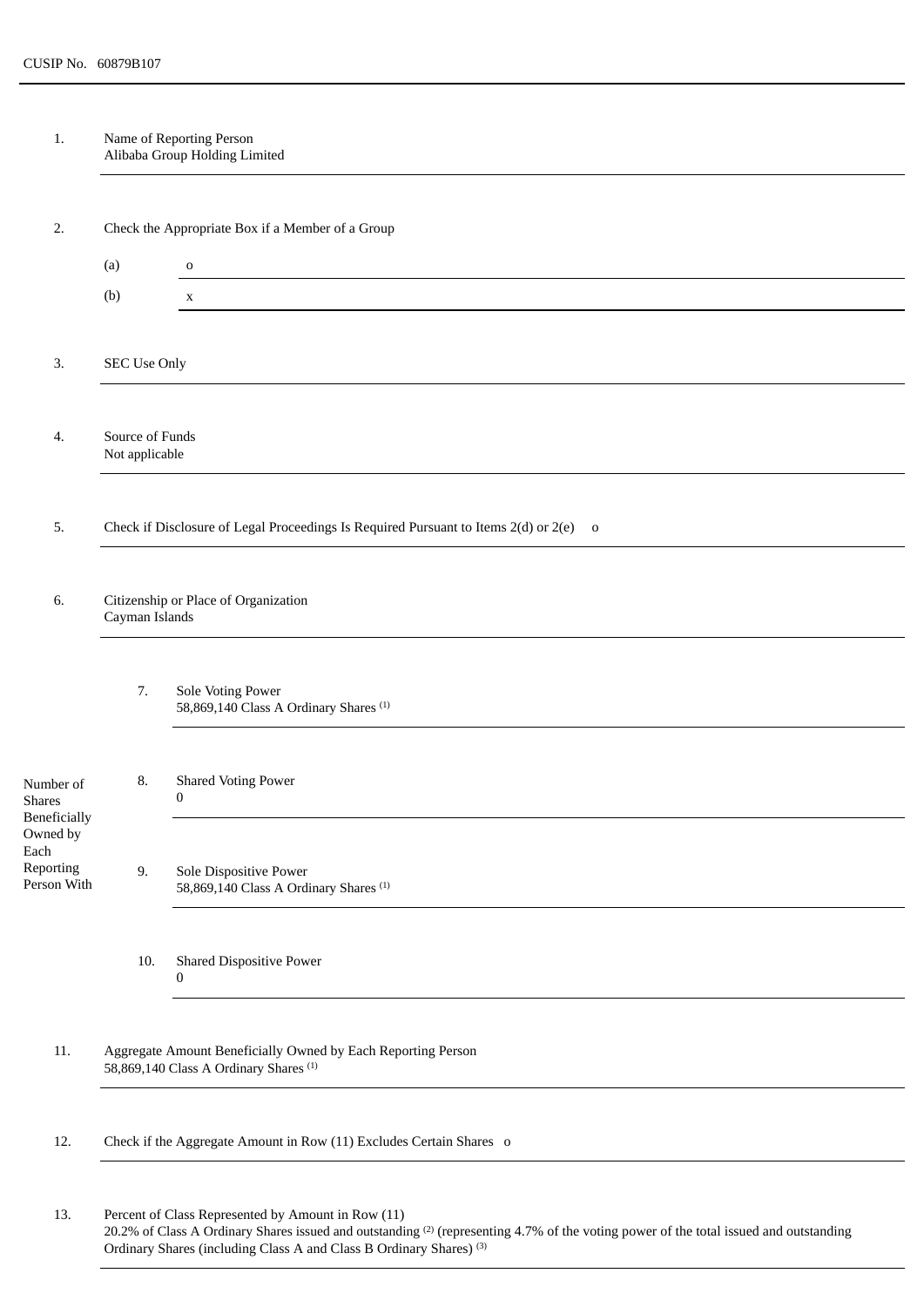## 14. Type of Reporting Person CO

- (1) The Reporting Persons are deemed to beneficially own 58,869,140 Class A Ordinary Shares, a portion of which are held in the form of American depositary shares (the "ADSs"). Each ADS representents two Class A Ordinary Shares.
- (2) Based on an aggregate of 388,948,435 Ordinary Shares (including Class A and Class B Ordinary Shares) issued and outstanding as of December 31, 2016, as disclosed in the Issuer's current report on Form 6-K filed with the Securities and Exchange Commission on March 8, 2017, including 96,886,370 Class B Ordinary Shares issued and outstanding, as disclosed in the Schedule 13D/A filed by Gallant Future Holdings Limited, among other persons, with the Securities and Exchange Commission on August 23, 2016.
- (3) Each Class B Ordinary Share is entitled to ten (10) votes per share, and each Class A Ordinary Share is entitled to one vote per share.

3

## **Introductory Note**

This Amendment No. 3 to Schedule 13D (this "Amendment No. 3") hereby amends and supplements the statement on Schedule 13D filed with the U.S. Securities and Exchange Commission on April 7, 2016 (the "Initial Filing") on behalf of the Reporting Persons, as amended by Amendment No. 1 to the Initial Filing filed on August 19, 2016 and Amendment No. 2 to the Initial Filing filed on November 15, 2016 (together with the Initial Filing, the "Original Schedule 13D"), with respect to the Class A Ordinary Shares of Momo Inc., a Cayman Islands company (the "Issuer"), including certain Class A Ordinary Shares represented by ADSs. Except as amended or supplemented herein, the information set forth in the Original Schedule 13D remains unchanged, and capitalized terms used but not defined herein have the meanings assigned thereto in the Original Schedule 13D. The agreement among the Reporting Persons relating to the joint filing of this Amendment No. 3 is incorporated hereto as Exhibit 99.1.

## **Item 2. Identity and Background**

Schedules A-1 and A-2 of the Original Schedule 13D are hereby amended and replaced in their entirety by Schedules A-1 and A-2 hereof.

## **Item 4. Purpose of Transaction**

The Reporting Persons acquired the securities covered by this 13D for investment purposes and intend to review their investment in the Issuer on a continuous basis. Depending upon various factors, including but not limited to the Reporting Persons' and the Issuer's business, prospects and financial condition and other developments concerning the Reporting Persons and the Issuer, market conditions and other factors that the Reporting Persons may deem relevant to their investment decision, and subject to compliance with applicable laws, rules and regulations, the Reporting Persons may in the future take actions with respect to their investment in the Issuer as they deem appropriate, including changing their current intentions or increasing or decreasing their investment in the Issuer, with respect to any or all matters required to be disclosed in this Schedule 13D.

Other than as set forth in this Amendment No. 3, the Reporting Persons have no present plans or proposals which relate to or would result in any of the matters set forth in clauses (a) through (j) of Item 4 of Schedule 13D; provided that the Reporting Persons may, at any time, review or reconsider their position with respect to the Issuer and reserve the right to develop such plans or proposals.

4

## **Item 5. Interests in Securities of the Issuer**

Item 5 of the Original Schedule 13D is hereby amended by replacing Items 5(a), (b) and (c) in their entirety as follows:

(a)-(b) The responses of each Reporting Person to Rows (7) through (13) of the cover pages of this Amendment No. 3 are hereby incorporated by reference in this Item 5. The percentage of the class of securities identified pursuant to Item 1 beneficially owned by each Reporting Person is based on an aggregate of 388,948,435 Ordinary Shares (including Class A and Class B Ordinary Shares) issued and outstanding as of December 31, 2016, as disclosed in the Company's current report on Form 6-K filed with the Securities and Exchange Commission on March 8, 2017, including 96,886,370 Class B Ordinary Shares issued and outstanding, as disclosed in the Schedule 13D/A filed by Gallant Future Holdings Limited, among other persons, with the Securities and Exchange Commission on August 23, 2016. Each Class B Ordinary Share is entitled to ten (10) votes per share, and each Class A Ordinary Share is entitled to one vote per share.

Except as disclosed in this Schedule 13D, none of the Reporting Persons nor, to the best of their knowledge, any of the persons listed in Schedule A-1 or A-2 hereto, beneficially owns any Ordinary Shares or has the right to acquire any Ordinary Shares.

Except as disclosed in this Schedule 13D, none of the Reporting Persons nor, to the best of their knowledge, any of the persons listed in Schedule A-1 or A-2 hereto, presently has the power to vote or to direct the vote or to dispose or direct the disposition of any of the Ordinary Shares which it may be deemed to beneficially own.

(c) On November 10, 2016, AIL disposed of an aggregate of 5,000,000 ADS beneficially held by the Reporting Persons for US\$22.16 per ADS through brokered trading transactions.

On March 9, 2017, the Reporting Persons disposed of (i) 3,710,000 ADS beneficially held by the Reporting Persons at a price of US\$29.1000 per ADS, (ii) an aggregate of 353,623 ADS beneficially held by the Reporting Persons at an average price of US\$31.2016<sup>1</sup> per ADS, (iii) an aggregate of 288,783 ADS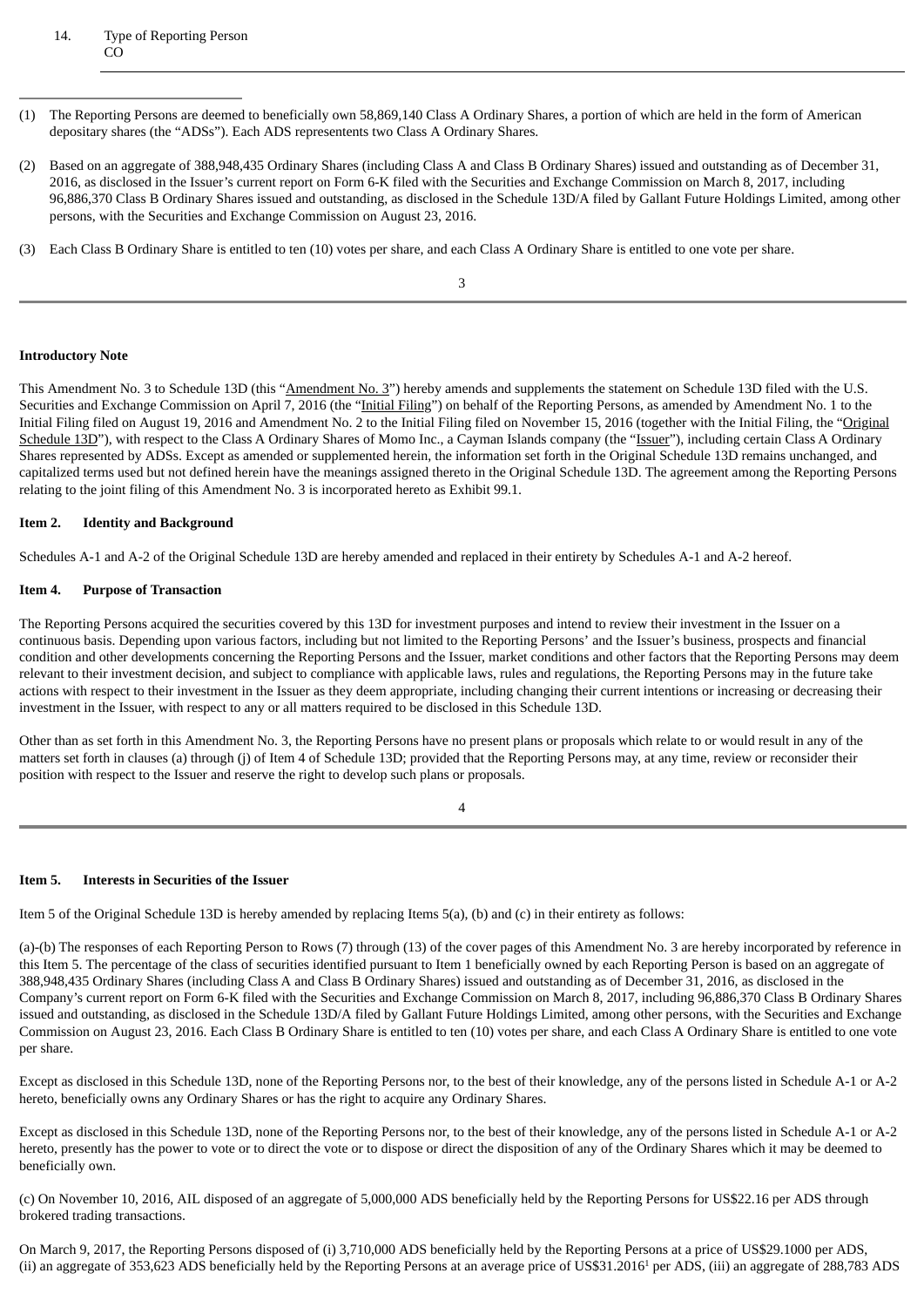beneficially held by the Reporting Persons at an average price of US\$32.2779<sup>2</sup> per ADS, and (iv) an aggregate of 87,594 ADS beneficially held by the Reporting Persons at an average price of US\$32.7636<sup>3</sup> per ADS through brokered trading transactions.<sup>4</sup>

#### **Item 7. Material to Be Filed as Exhibits**

# **Exhibit Description**

99.1 Joint Filing Agreement, dated April 7, 2016, by and between the Reporting Persons.\*

\*Previously filed on April 7, 2016.

- $1$  The sales were executed in multiple transactions ranging from US\$30.6600 to US\$31.6590 per share. The price above reflects the weighted-average price per share. The Reporting Persons undertake to provide full information regarding the number of shares sold at each separate price upon request by the staff of the Securities and Exchange Commission.
- $2$  The sales were executed in multiple transactions ranging from US\$31.6600 to US\$32.6550 per share. The price above reflects the weighted-average price per share. The Reporting Persons undertake to provide full information regarding the number of shares sold at each separate price upon request by the staff of the Securities and Exchange Commission.
- $3$  The sales were executed in multiple transactions ranging from US\$32.6600 to US\$33.4100 per share. The price above reflects the weighted-average price per share. The Reporting Persons undertake to provide full information regarding the number of shares sold at each separate price upon request by the staff of the Securities and Exchange Commission.

<sup>4</sup> Numbers are rounded to the ten-thousandths place.

5

## **SIGNATURES**

After reasonable inquiry and to the best of each of the undersigned's knowledge and belief, each of the undersigned, severally and not jointly, certifies that the information set forth in this statement is true, complete and correct.

Dated: March 13, 2017

## ALIBABA INVESTMENT LIMITED

By: /s/ Timothy A. Steinert Name: Timothy A. Steinert Title: Director

ALIBABA GROUP HOLDING LIMITED

By: /s/ Timothy A. Steinert Name: Timothy A. Steinert Title: General Counsel and Secretary

6

## **SCHEDULE A-1**

#### **Directors and Executive Officers of Alibaba Investment Limited**

The following table sets forth the names and present principal occupation of each director of Alibaba Investment Limited, a company organized under the laws of the British Virgin Islands ("AIL"). The business address for each person listed below is c/o Alibaba Group Services Limited, 26/F, Tower One, Times Square, 1 Matheson Street, Causeway Bay, Hong Kong. AIL does not have any executive officers. As used below, the term "AGHL" refers to Alibaba Group Holding Limited, an exempted company incorporated under the laws of the Cayman Islands.

| Name/Citizenship                                | <b>Present Principal Occupation</b>   |  |  |  |
|-------------------------------------------------|---------------------------------------|--|--|--|
| Timothy Alexander STEINERT, United States       | General Counsel and Secretary of AGHL |  |  |  |
|                                                 |                                       |  |  |  |
| YIP Pak Tung, Jason, Hong Kong                  | Senior Director of Finance of AGHL    |  |  |  |
|                                                 |                                       |  |  |  |
| WU Wei (aka Maggie), People's Republic of China | Chief Financial Officer of AGHL       |  |  |  |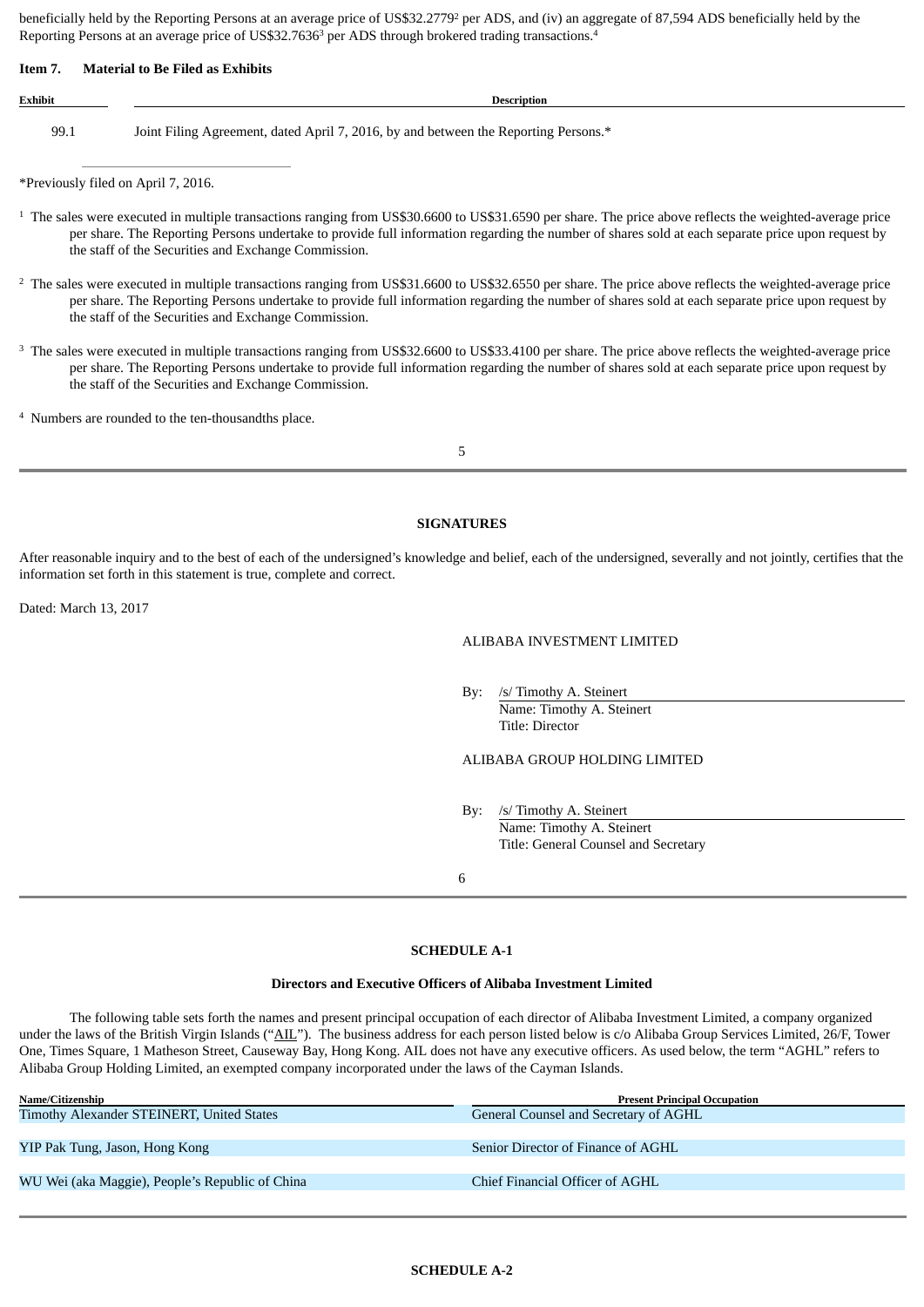## **Directors and Executive Officers of Alibaba Group Holding Limited**

The following table sets forth the names, business addresses and present principal occupation of each director and executive officer of Alibaba Group Holding Limited, an exempted company incorporated under the laws of the Cayman Islands ("AGHL"). Unless otherwise noted, the business address for each director listed below is c/o Alibaba Group Services Limited, 26/F, Tower One, Times Square, 1 Matheson Street, Causeway Bay, Hong Kong. Unless otherwise noted, the business address for each executive officer listed below is 969 West Wen Yi Road, Yu Hang District, Hangzhou 310013, People's Republic of China.

| Name/Citizenship                                                                                                                                                                                                                      | <b>Present Principal Occupation</b>                                                                                                                             |
|---------------------------------------------------------------------------------------------------------------------------------------------------------------------------------------------------------------------------------------|-----------------------------------------------------------------------------------------------------------------------------------------------------------------|
| Jack Yun MA, People's Republic of China<br>969 West Wen Yi Road,<br>Yu Hang District, Hangzhou 310013<br>People's Republic of China                                                                                                   | <b>Executive Chairman of AGHL</b>                                                                                                                               |
| Joseph C. TSAI, Canada                                                                                                                                                                                                                | <b>Executive Vice Chairman of AGHL</b>                                                                                                                          |
|                                                                                                                                                                                                                                       |                                                                                                                                                                 |
| Daniel Yong ZHANG, People's Republic of China<br>969 West Wen Yi Road,<br>Yu Hang District, Hangzhou 310013<br>People's Republic of China                                                                                             | Director and Chief Executive Officer of AGHL                                                                                                                    |
| J. Michael EVANS, Canada                                                                                                                                                                                                              | Director and President of AGHL                                                                                                                                  |
| Eric Xiandong JING, People's Republic of China<br>c/o Zhejiang Ant Small and Micro Financial Services Group Co., Ltd.<br>Block B, Dragon Times Plaza, 18 Wantang Road<br>Xihu District, Hangzhou 310099<br>People's Republic of China | Director of AGHL; President of Zhejiang Ant Small and Micro Financial<br>Services Group Co., Ltd.                                                               |
| Masayoshi SON, Japan                                                                                                                                                                                                                  | Director of AGHL; Chairman and Chief Executive Officer of SoftBank                                                                                              |
| c/o SOFTBANK CORP.<br>1-9-1 Higashi-shimbashi<br>Minato-ku, Tokyo, 105-7303                                                                                                                                                           | Group Corp.                                                                                                                                                     |
| Japan                                                                                                                                                                                                                                 |                                                                                                                                                                 |
| Chee Hwa TUNG, Hong Kong                                                                                                                                                                                                              | Independent Director of AGHL; Vice Chairman of the Twelfth National<br>Committee of the Chinese People's Political Consultative Conference of the<br><b>PRC</b> |
| Walter Teh Ming KWAUK, Canada                                                                                                                                                                                                         | Independent Director of AGHL; Senior Consultant of Motorola Solutions<br>(China) Co., Ltd.                                                                      |
| Jerry YANG, United States                                                                                                                                                                                                             | Independent Director of AGHL; Founding Partner of AME Cloud Ventures                                                                                            |
| Börje E. EKHOLM, United States and Switzerland                                                                                                                                                                                        | Independent Director of AGHL; Head of Patricia Industries Division of<br><b>Investor AB</b>                                                                     |
| Wan Ling Martello, United States                                                                                                                                                                                                      | Independent Director of AGHL; Executive Vice President of Nestlé S.A.                                                                                           |
| WU Maggie Wei, People's Republic of China<br>c/o Alibaba Group Services Limited,<br>26/F, Tower One, Times Square,<br>1 Matheson Street, Causeway Bay, Hong Kong                                                                      | Chief Financial Officer of AGHL                                                                                                                                 |
| Judy TONG, People's Republic of China                                                                                                                                                                                                 | Chief People Officer of AGHL                                                                                                                                    |
| Jeff Jianfeng ZHANG, People's Republic of China                                                                                                                                                                                       | Chief Technology Officer of AGHL                                                                                                                                |
| Zhenfei LIU, People's Republic of China                                                                                                                                                                                               | Chief Risk Officer of AGHL                                                                                                                                      |
| Trudy Shan DAI, People's Republic of China                                                                                                                                                                                            | President of Wholesale Marketplaces Division of AGHL                                                                                                            |
| Timothy Alexander STEINERT, United States<br>c/o Alibaba Group Services Limited,<br>26/F, Tower One, Times Square,<br>1 Matheson Street, Causeway Bay, Hong Kong                                                                      | General Counsel and Secretary of AGHL                                                                                                                           |
| Jianhang JIN, People's Republic of China                                                                                                                                                                                              | President of AGHL                                                                                                                                               |
| Chris Pen-hung TUNG, Republic of China                                                                                                                                                                                                | Chief Marketing Officer of AGHL                                                                                                                                 |
| Yongfu YU, People's Republic of China                                                                                                                                                                                                 | Chairman and Chief Executive Officer, Alibaba Digital Media &<br><b>Entertainment Group of AGHL</b>                                                             |
| Simon Xiaoming HU, People's Republic of China                                                                                                                                                                                         | President of Alibaba Cloud Computing Division of AGHL                                                                                                           |